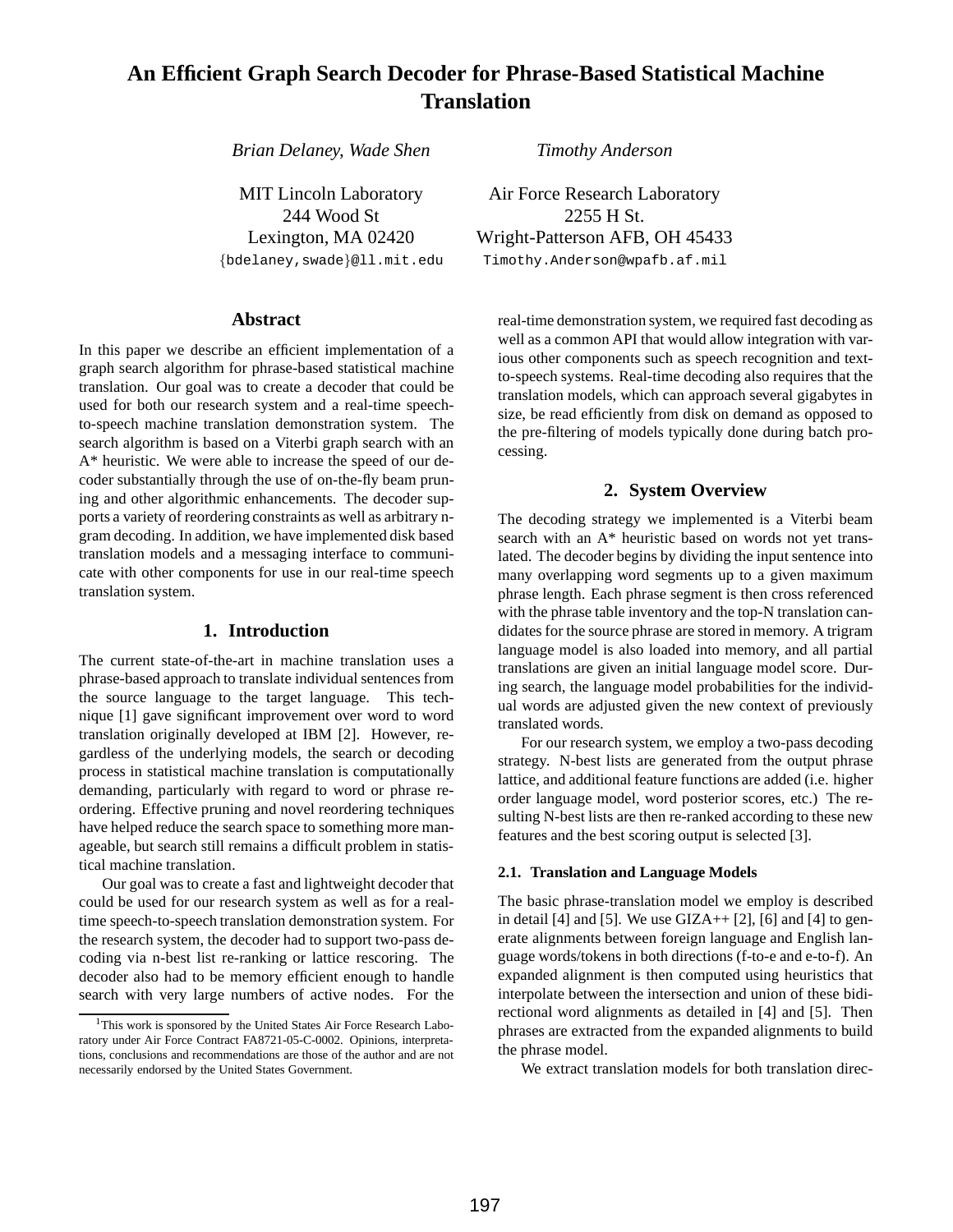tions (i.e.  $P(f|e)$  and  $P(e|f)$ ). In addition to these models, we add lexical weights extracted from the expanded alignment process in both translation directions [5] and a fixed phrase penalty [7].

We use the SRILM language model toolkit [8] to generate an N-gram language model for use during decoding. These models are trained using modified Knesser-Ney interpolation.

#### **2.2. Distortion Modeling**

The distortion model we use is still rather weak and is based on the model used in the Pharaoh decoder [9]. It is simply a distance penalty based on the overall movement of source words:

$$
D_p = -\sum_{i} |last\_word_{i-1} + 1 - first\_word_i| \quad (1)
$$

That is, the distortion measure between two phrases is the number of words between the last word of the previously translated phrase and the first word of the new phrase. In practice, we place limits on the allowed reordering patterns to limit the search space and improve accuracy. This can be through a fixed distance limit or other linguistically inspired constraints.

#### **2.3. Minimum Error Rate Training**

| Parameter      | Description                             |
|----------------|-----------------------------------------|
| p(f e)         | Forward phrase translation probability  |
| p(e f)         | Backward phrase translation probability |
| LexW(f e)      | Forward lexical weighting               |
| LexW(e f)      | Backward lexical weighting              |
| $W_p$          | Number of output words                  |
| $P_p$          | Fixed penalty for each source phrase    |
| $p_{lbo}(e f)$ | Lexical backoff penalty                 |
| $D_n$          | Distortion penalty                      |
|                | N-gram language model                   |

Table 1: Translation model parameters.

Our translation model employs a log-linear combination of many different model parameters. The model parameters used are shown in Table 1. The models are tuned using a development corpus using an algorithm similar to the one described in [10]. The error criterion minimized is  $1-BLEU$ . N-best lists are generated after decoding on the development corpus and the weights for the model parameters shown in Table 1 are set to minimize the overall error rate. Additional features, such as higher-order language models, can also be added at this stage and their weights adjusted as well.

## **3. Decoder Implementation**

The decoder uses a Viterbi beam search with an A\* heuristic. Pseudocode for the algorithm is shown in Figure 1. First,

the various data structures are initialized and the models are loaded. The initial node list contains a single node with the begin sentence marker, <s>. The input source sentence is divided into individual phrases up to a maximum phrase length. Each input phrase is looked up in the phrase inventory. For smaller translation tasks with limited training data, the entire phrase inventory is loaded into memory and a chained hash table based on the input phrase is created. This hash table structure allows fast access to the phrase inventory. The hash table entry for a particular source phrase contains a pointer to all possible translations of that phrase sorted by the weighted model parameter scores. This allows for a selection of the top-N best scoring phrases for efficient search.

Larger translation tasks have phrase inventories that are too large to be stored in memory during decoding. When the input sentences are known prior to the decoding process, as in batch processing of evaluation corpora, it is reasonable to produce smaller sets of models specific to particular input sentences. However, for real-time speech translation, this is not practical nor desireable. We do not have prior knowledge of the spoken input and cannot filter the phrase inventory in advance. Instead, we pre-index the phrase table inventory using Berkeley DB software, and we simply treat the model as a disk based hash table. Since Berkeley DB is designed for very fast access to large amounts of data, there is almost no performance penalty with this approach.

The search proceeds according to the number of source words covered at a given time (line 2). For each source phrase in the phrase inventory, possible translation candidates can be linked to previous nodes according to the number of source words in the currently selected phrase. That is, a phrase covering three input words, will link back to nodes from three iterations prior. The distortion is calculated according to equation (1). In addition, the coverage vectors from the left node and this new candidate phrase are checked to make sure they cover different words. The same word cannot be covered more than once on a single path.

For the  $A^*$  heuristic (line 9), we use the highest probability translation options for the remaining words as in the Pharaoh decoder [9]. This includes the translation and language model probabilities for the remaining phrase scores in isolation of one another (i.e. no distortion or language models scores across phrases). These costs can be computed up front with a simple dynamic programming algorithm and stored in a table for later use. We experimented with several extensions to the future cost estimate. We tried augmenting this heuristic with a language model lookahead as well as a best case distortion cost. While both of these were admissible heuristics, we observed no consistent gain in performance across all our experiments.

The inner loop of the search (line 10) cycles through all possible translations (up to a predefined limit) for each phrase that meets the distortion criteria. The language model scores are updated only at phrase boundaries. Node expansion is controlled by indexing all created nodes into a hash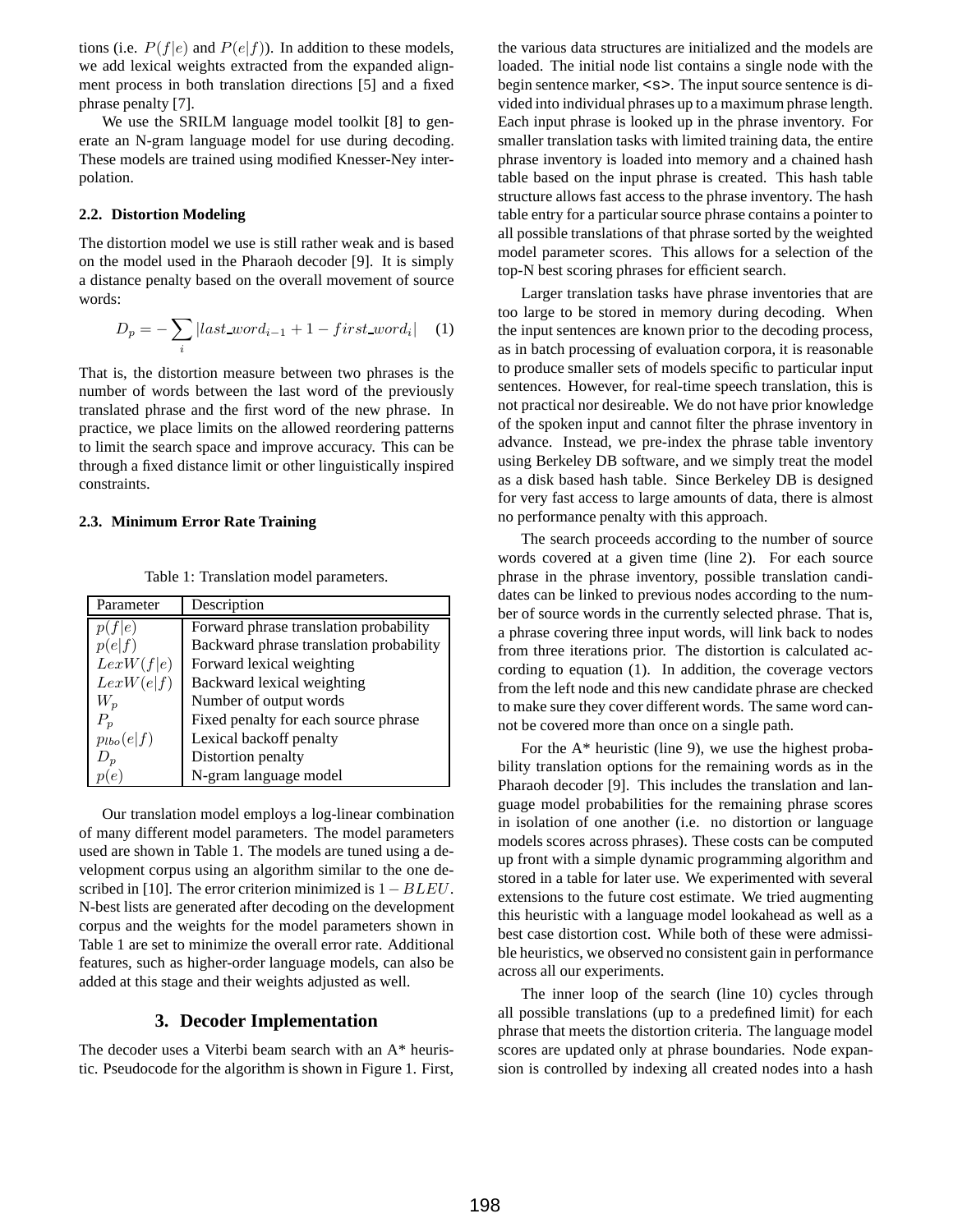```
1. Initialize data structures
2. for cw from 0 to number of words
3. for each src_phrase in src_phrase_list
4. l\_index = cw - len(src\_phrase)5. for l_node in node_list[l_index]
6. calculate distortion between l_node and src_phrase
7. if (dist > dlimit) or (l_node and src_phrase cover the same word)
8. continue
9. get future cost of remaining words
10. for each translation in src phrase
11. update lm scores at phrase boundary using l_node context
12. find or create curr_node with current coverage and lm context
13. link curr_node to l_node with current translation
14. if current score > curr node.best score
15. Set current translation to best path of curr node
16. beam and histogram pruning
17. back-trace and output best translation
```
Figure 1: Pseudocode for the decoding algorithm.

table. The hash function is computed using a data structure that contains the word coverage vector and the right most words or language model context for the node. For example, the hash table index might be "00110 would like", indicating that the third and fourth input source words were covered and the language model context is "would like." If a node already containing the current coverage vector and language model context exists in the hash table (line 12), then the current translation is added to this node and the node is linked back to the left node in the graph. If a proper node does not exist, a new one is created and added to the hash table. The backoff structure of the N-gram language model is also used here to eliminate unnecessary node expansion for language model contexts that have no possible n-gram expansion. This significantly reduces the number of nodes created during search.

The final step in the inner loop is to update the best path for the current node if the current score is better (line 14). This is the Viterbi approximation step. It is important to note that the score used here is the total log probability plus the future cost estimate computed earlier. This total path score plus future cost is also used during beam and histogram pruning. After the main search is complete, all remaining nodes are joined with the end of sentence marker,  $\langle \rangle$  s>, and language model scores are updated across phrase boundaries. The remaining search graph can be traced back along the highest scoring path to get the best path and thus the best candidate translation.

#### **3.1. OOV Words**

The problem of out-of-vocabulary (OOV) words requires some small changes to the above algorithm. We chose to handle the issue with an open vocabulary language model. The SRILM toolkit allows for unknown words by assigning a non-zero probability to word sequences containing the

<unk> tag. In the case of a single unknown word, we simply pass the word through with translation model probabilities of 1.0 and language model probability according to the open vocabulary language model. OOV words are required to remain adjacent to their previously translated source phrases. Their distortion cost must be zero. Since the nodes associated with these OOV input words now have probabilities that are artificially higher than the remaining nodes. As such, we do not use nodes containing OOV words in order to set our beam threshold during pruning.

#### **3.2. On-the-fly Beam Pruning**

During some initial profiling of the code, we found that a significant amount of time was spent looking up various ngrams in the memory-based language model. Individual Ngrams are also stored in a hash table for fast access, but many of these language model lookups are unnecessary as the paths are eventually pruned out. Additionally, there is significant node expansion for these unpromising paths, which slows the sorting that takes place prior to pruning. In order to lessen the impact of frivolous language model lookup and node expansion, we employed an active or on-the-fly beam pruning approach.

We start by keeping track of the best path score during each iteration of the main outer loop. When a translation option with higher probability occurs, we update the best path score. Then we apply beam pruning right after steps 9 and 10. If the partial score does not fall within the currently selected beam, the translation option is ignored and the loop continues with the next translation option. By checking the score after step 9, we eliminate the inner loop for translations options whose combined partial path costs, distortion, and future cost estimates do not fall within the beam. If at this stage, the probability falls outside the beam, then any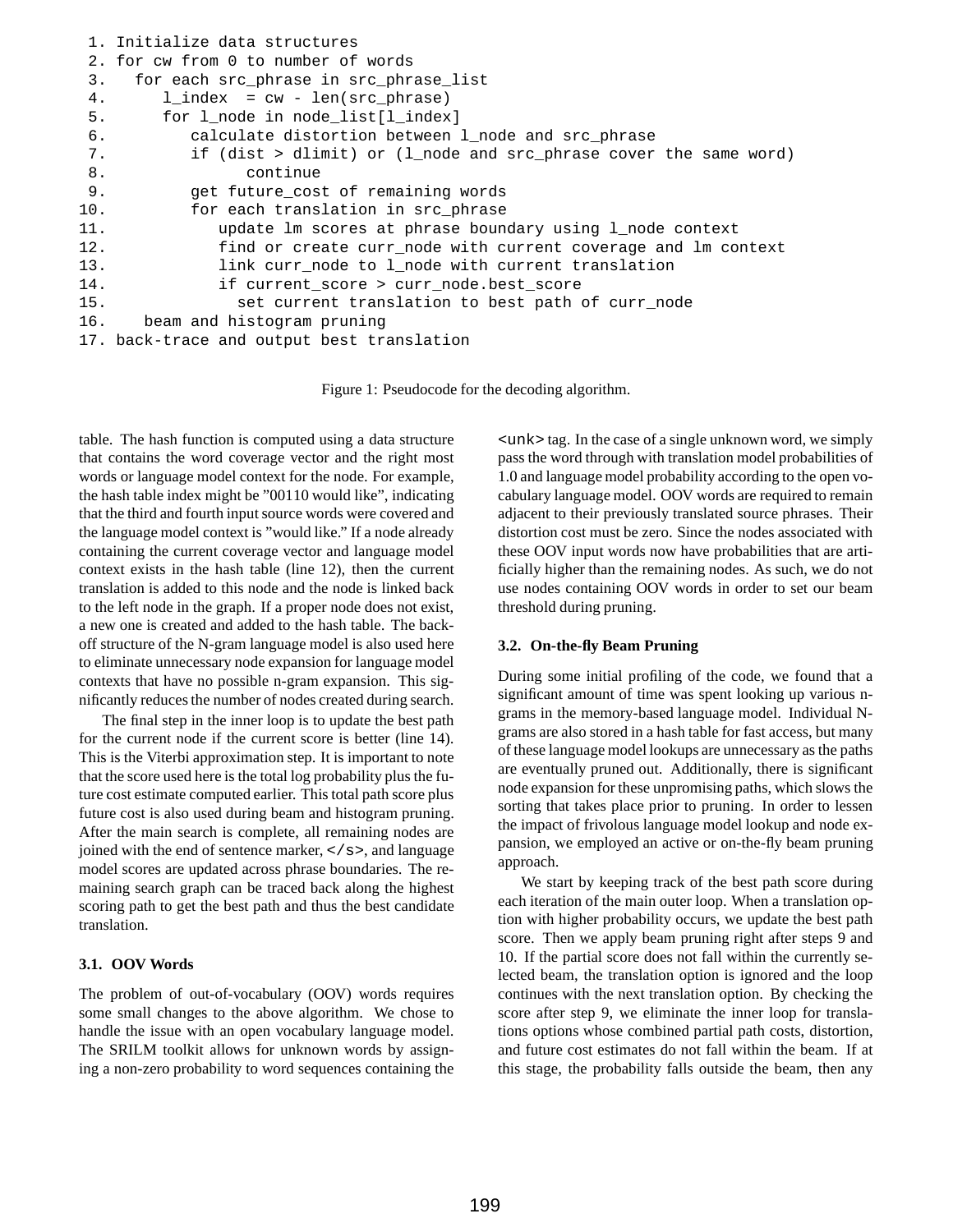further reduction from the application of translation model scores in the inner loop will also be outside the beam. After step 10, we include the translation model scores, which further lowers the probability. Once again, if the hypotheses is outside the beam at this point, then there is no reason for further analysis, and we can skip the costly language model lookup.

Table 2: Results from beam pruning enhancements on the IWSLT06-dev4 data set.

| Description           | Chars/sec | <b>BLEU</b> |
|-----------------------|-----------|-------------|
| No on-the-fly pruning | 1.06      | 20.13       |
| prune after step 9    | 1.08      | 20.08       |
| prune after step 9,10 | 2.29      | 20.08       |
| Sort phrase list      | 2.99      | 20.19       |

Table 3: Beam width comparison for different pruning techniques on the IWSLT06-dev4 data set.

|            | On-the-fly pruning       |       | Normal pruning |             |  |
|------------|--------------------------|-------|----------------|-------------|--|
| Beam width | <b>BLEU</b><br>Chars/sec |       | Chars/sec      | <b>BLEU</b> |  |
| 0.0003     | 2.99                     | 20.19 | 1.06           | 20.13       |  |
| 0.001      | 7.31                     | 19.44 | 1.97           | 19.77       |  |
| 0.005      | 28.21                    | 19.36 | 7.29           | 19.74       |  |
| 0.01       | 50.75                    | 18.84 | 13.1           | 18.91       |  |

While this technique works reasonably well, it operates under the assumption that the actual best partial path score is found early on. In the worst case, the best score is found last, and there is no benefit. To increase the chances that the highest probability score is found early, we use a best-first approach with respect to the source phrase list. In particular, the source phrases are initially sorted according to their future cost estimate. This helps reduce the average length of time until the best score is found, and even if the best scoring path is not found, there is some benefit to having an active beam width that is at least close to optimal. Using the training and development sets from the 2006 International Workshop on Spoken Language Translation (IWSLT06), we show the BLEU scores decoding times, expressed as characters per second, in Table 2 for a Chinese to English translation. (Our Chinese system uses a combination of word and character segmented alignments to produce a final phrase table based on individual Chinese characters.) The IWSLT06 training data consists of approximately 40,000 parallel sentences in the travel expression domain. Supplied with the training data were three development sets of approximately 500 sentences each, with 2 containing 16 references and another with only 7 references. We optimized the model weights on the CSTAR03 development set and decoded on the IWSLT06-dev4 set. The lower cased output was postprocessed to restore mixed-case information, and the result was scored against the mixed-case references.

The biggest reduction in runtime came from removing unnecessary language model lookup after step 10. In the final configuration, using a sorted phrase list to quickly arrive at the best scoring hypothesis yields a runtime that is almost 3 times faster than without on-the-fly pruning. The small changes in BLEU scores are due to borderline hypotheses that are pruned out before complete language model expansion. Additionally, we varied the beam width to compare the optimized vs. non-optimized versions. The results are in Table 3. We observe some small reduction in BLEU score when comparing the optimized vs. un-optimized version as the beam becomes tighter. However, the optimized version is still much faster, even if slightly sub-optimal with respect to accuracy.

#### **3.3. Reordering Constraints**

In this section, we explore the performance of our decoder under different word reordering constraints, including the socalled ITG constraints, IBM constraints, free ordering with a distance limit, as well as an additional approach that provides good accuracy with definite speed advantages. Additional reordering constraints are implemented in place of or in addition to lines 6,7 in the algorithm shown in Figure 1. In the case of free word order, any source word can follow any other word with respect to the construction of the search graph. Often a hard limit is placed on the maximum distance allowed. A comparison of different word reordering constraints was made in [11], and a simple algorithm for imposing constraints derived from Inversion Transduction Grammars (ITG) [12] during search was introduced. If we assume a simple, 4-word, input sequence of (1,2,3,4), the ITG constraints do not allow certain reordering patterns (i.e. 3,1,4,2 and 2,4,1,3). These "inside-out" patterns are not likely to follow reordering patterns of language. The number of permutations with ITG constraints grows much slower than with free word reordering [13]. Under the IBM constraints, input source words can be chosen out of order so long as they fill one of the first  $k$  uncovered words [11]. By increasing  $k$ , more reordering patterns are possible. This can provide fast decoding when  $k$  is small for closely related language pairs, but it can be quite slow when  $k$  is large, as for Chinese-English.

One issue we found when analyzing the performance of our decoder with respect to word reordering was the issue of incomplete paths in the graph. Using a free word order with a hard limit on word movement resulted in graphs with incomplete translation paths, resulting in wasted search effort. For example, consider the translation of 4 input source words using a distortion limit of 2. If we build the graph from left to right using only the distortion limit as a guide, the result is shown in Figure 2. If we initially choose the reordering sequence 2,4,3, we have not violated the constraints placed on the distortion (Using equation (1) the distortion penalty from 2 to 4 is  $D_p = |2 + 1 - 4| = 1$ , and from 4 to 3 it is  $D_p = |4 + 1 - 3| = 2$ . However, the remaining word, 1,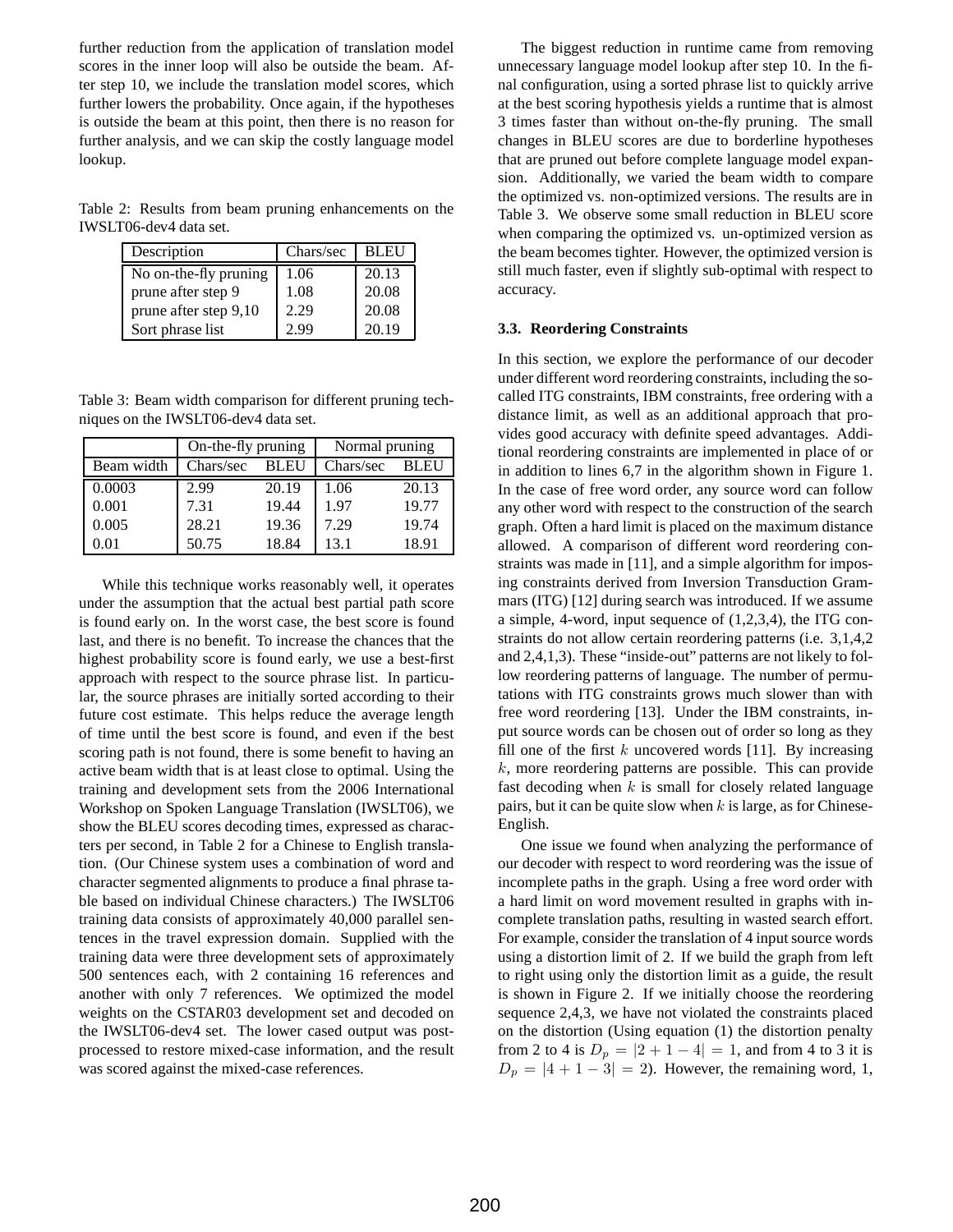

Figure 2: Reordering graph for four input words with a distortion limit of 2.



Figure 3: IBM constraints for 4-word input sequence with  $k=2.$ 

cannot be selected within the distortion limit constraints (in this case,  $D_p = |3 + 1 - 1| = 3$ . Even in this simple example, there are many instances of incomplete paths and thus wasted search effort. While this graph could be trimmed using a forward-backward pass, this is not practical for longer sentences with greater limits on distortion. In the future, we would like to address this problem with a better implementation that would detect the incomplete paths in advance.

In practice, a hard distortion limit is often placed on the ITG constraints as a way to limit the search time, but this too suffers from the problem of incomplete paths in the search graph. However, the IBM constraints, by design, do not have this problem. Figure 3 shows the same reordering graph under the IBM constraints with  $k = 2$ . The IBM style constraints still produce larger numbers of permutations and thus decoding times somewhere between free word order and ITG constraints.



Figure 4: Reordering graph for four input words with distortion limit of 2 using proposed reordering constraints.

During development of our decoder, we implemented an additional set of constraints, which is similar to the IBM style constraints but produces fewer possible permutations. These produced accurate results with shorter decoding times. Our proposed algorithm limits reordering patterns in the following way. Let  $l_{min}$  be the left-most uncovered source sentence position in  $S$ , and let  $cw$  be the total number of covered words in both  $C$  and  $S$ . We wish to join candidate phrase  $C$ with an existing path covering source words  $S$ .  $C$  and  $S$ must not cover the same source words and they must satisfy the distortion constraint in (1). Do *not* allow expansion along this path if each of the following conditions are true:

- 1. distortion  $>$  dlimit
- 2.  $l_{min} < cw$
- 3.  $cw < C_{first}$
- 4.  $|C_{last} l_{min}| \geq dlimit$

where  $C_{first}$  and  $C_{last}$  are the first and last word indices of candidate phrase  $C$ , and  $dlimit$  is the maximum allowed distortion.

That is, C must fill the first available gap in source coverage when expanding from the current coverage, and new gaps in source coverage must be less than the distortion limit. (The IBM constraints allow the first  $k$  empty source positions to be filled.) Since  $C$  can be shorter than the gap, this is not strictly an adjacent swap constraint. After applying this algorithm, the resulting reordering graph for our toy example is shown in Figure 4. In this example, the compressed reordering graph contains all of the permutations available in Figure 2 but without the incomplete paths. However, this is not generally the case; the above algorithm limits the total number of reordering permutations. For example, consider the same four word input sentence,  $(1,2,3,4)$ , with a distortion limit of three. The above algorithm does not allow the sequences (2,4,3,1) and (3,4,2,1).

#### **3.4. Phrase Lattice Generation**

Since we use a graph search algorithm, we are able to very quickly produce an output lattice suitable for second pass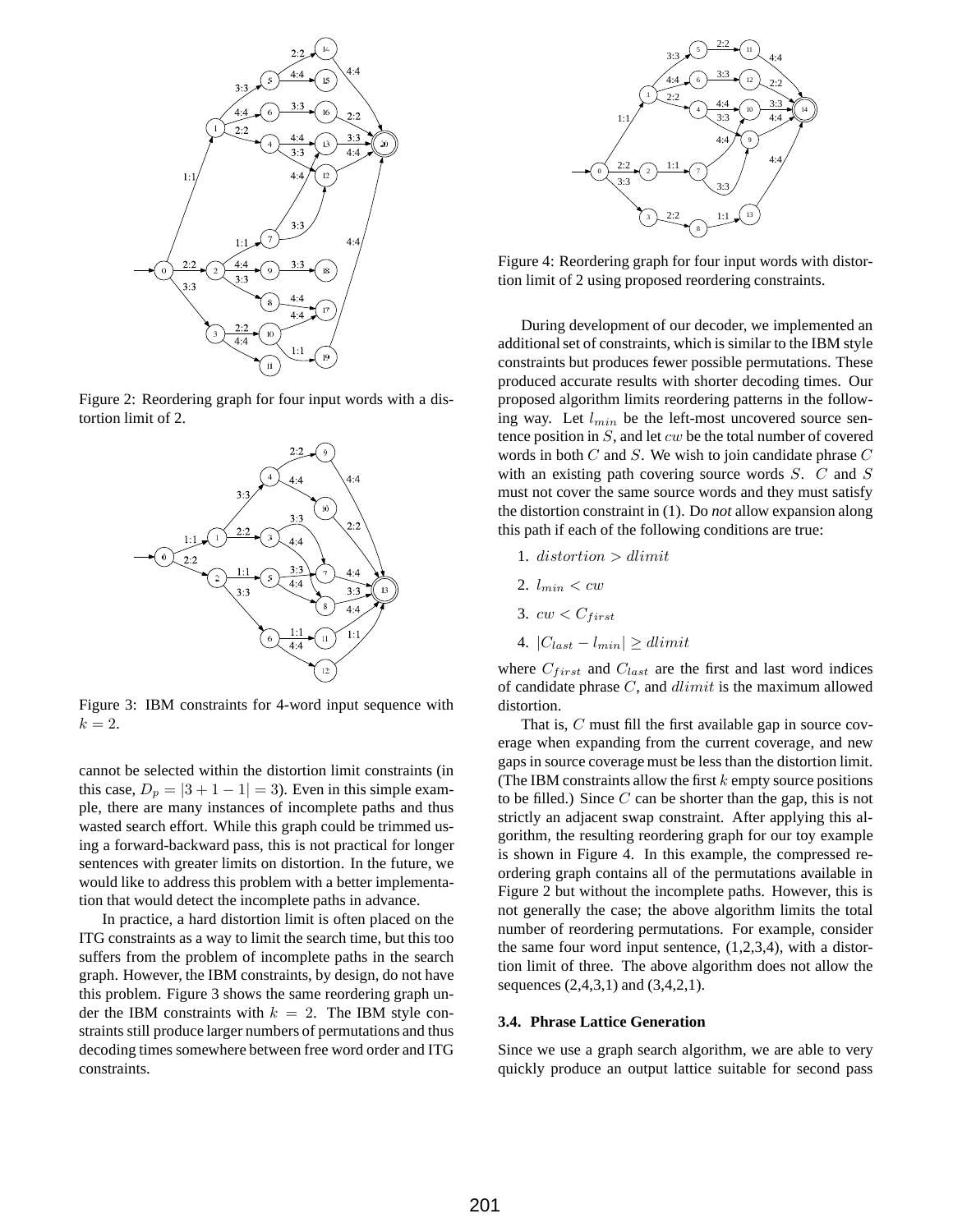

Figure 6: Speech Translation with Galaxy Communicator.

rescoring or minimum error rate training. We simply traverse the remaining graph structure after the search is complete. A forward-backward pass is used to trim any unconnected nodes that may have not been expanded due to pruning. Nodes are given a unique number and links between nodes contain phrases with individual model scores from Table 1. This data structure allows for fast nbest list generation without an additional pass to retrieve model components. We use the HTK lattice format which can then be processed by the SRILM toolkit's *lattice-tool*. Output phrases are joined as a *multi-word* by the underscore, "", character (i.e. "i would like".) An example of an output phrase lattice is shown in Figure 5. The bit vectors in the node names indicate source word coverage. This information is contained in the comments of the HTK lattice output if needed.

#### **3.5. Galaxy Communicator Interface**

For the real-time speech translation system, we used the Galaxy Communicator architecture [14] to provide a common API between the speech recognition, machine translation, and speech synthesis components. A simple GUI is used for microphone control and to present recognition and translation results to the user. Although somewhat dated, the Communicator architecture provides a simple interface to try a variety of different technology components and can be used in overall system evaluation and testing. Communicator uses a hub and spoke architecture where all interaction is sent through the hub and routed appropriately, see Figure 6. In our case, the data is routed to the appropriate recognition, translation, and speech synthesis servers via the language attributes attached to each frame. The servers can be distributed across a network or run locally on one machine. We have integrated a variety of technology components into this architecture, both research and commercial quality systems. Our decoder supports this interface and allows for translation of individual spoken sentences on large vocabulary tasks via disk-based translation models. A version of the system, including speech recognition and synthesis, runs on a single

Linux-based laptop.

## **4. Results**

In this section we outline some results from our decoder under various configurations using the IWSLT06 training and development data. In the 2006 evaluation, both the Chinese-English (CE) and Japanese-English (JE) language pairs had approximately 40,000 sentence pairs, all of which were used for both translation and target language model training. The Italian-English (IE) language pair was only supplied with 20,000 sentence pairs. For the IE direction, we chose to use only the 20,000 English sentences for language model training. Supplied with the IWSLT06 evaluation were 4 development sets, with the final set, *devset4*, approximating that of a speech transcript. There are only 7 references for this last development set. For each of our test conditions, we optimized model weights using *devset1* and tested on *devset4*. This devset4 did not contain punctuation, so punctuation was automatically added with the SRILM *hidden-ngram* tool using models derived from the training set. The target language case information was restored using a statistical model and the SRILM *disambig* tool. Pruning parameters were kept fixed for all tests. For scoring, we used BLEU4 with case and punctuation information in the references. For both the IE and CE directions, we used alignments from GIZA and the competitive linking algorithm [15]. In the CE case, the phrase table was generated using both character and word segmented alignments, and all source words were character segmented prior to counting. No rescoring was performed on the output. The results are from the 1-best output directly from the decoder.

The results for some of the experiments are shown in Table 4. The first column describes the evaluation configuration. The distortion limit or  $k$  value for IBM constraints was set to 10 for CE and JE and 3 for IE. We performed experiments using free word order, IBM and ITG reordering constraints as well as the constraints outlined in section 3.3, labeled as NEW in the table. In addition, we varied the language model order from 3-gram to 5-gram, which is indicated by 3g, 4g, and 5g in the test configuration column. The average number of words (or characters in the CE direction) processed per second and the BLEU score are reported. The best scoring configuration is in bold. Given the relatively small test set, 489 sentences, we should be cautious in the analysis and recognize that there is some "noise" in the automatic evaluation measures. We can, however, notice some general trends from the data.

The first line of the table shows the results for the Pharaoh decoder [9] after optimization and testing on the same development set and with the same pruning thresholds as our decoder. The Pharaoh results are comparable to the second row of the table (free-3g). In general, our decoder produces output with similar BLEU scores in 1/2 to 1/4 of the time in its base configuration. However, we present the Pharaoh results to help ground the performance of our decoder with some-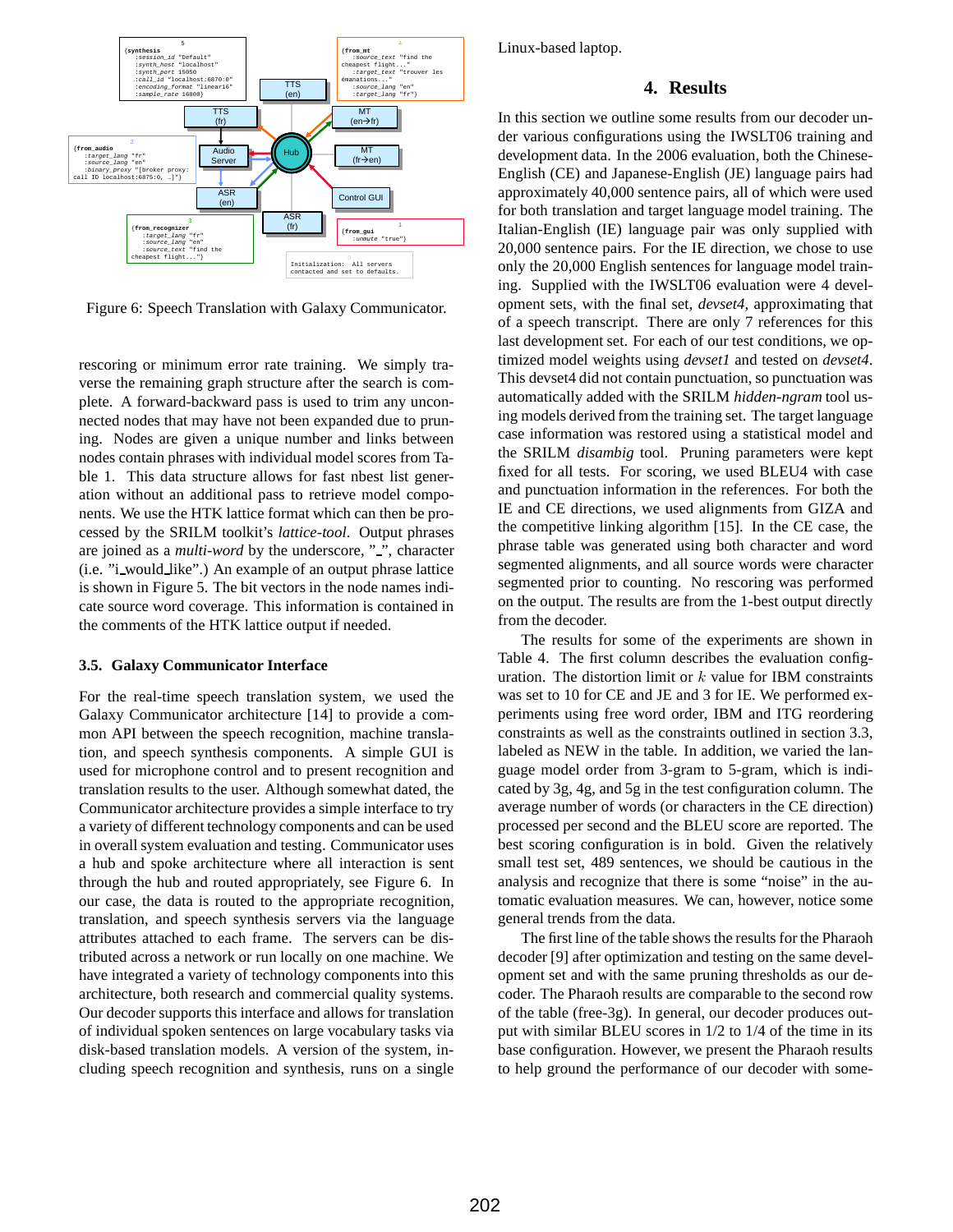

这个你怎么吃呢  $?$   $\rightarrow$  How do you eat this?

Figure 5: Output phrase lattice example.

Table 4: Decoding times and BLEU scores on IWSLT06 development set 4 using different reordering constraints and language model order. Limits on distortion are 10 for CE and JE and 3 for IE.

|                     | Language Pair |           |             |           |             |           |
|---------------------|---------------|-----------|-------------|-----------|-------------|-----------|
| Configuration       | CЕ            |           | JE          |           | IE          |           |
|                     | <b>BLEU</b>   | Chars/sec | <b>BLEU</b> | Words/sec | <b>BLEU</b> | Words/sec |
| Pharaoh             | 20.41         | 0.85      | 23.07       | 1.39      | 35.63       | 55.48     |
| $free-3g$           | 20.19         | 2.99      | 22.79       | 5.39      | 35.90       | 113.36    |
| $free-4g$           | 20.73         | 1.45      | 21.76       | 2.26      | 35.64       | 63.06     |
| $free-5g$           | 20.39         | 1.23      | 21.99       | 1.65      | 36.92       | 42.93     |
| $IBM-3g$            | 20.31         | 3.70      | 22.55       | 6.14      | 36.60       | 201.05    |
| $IBM-4g$            | 20.15         | 0.92      | 21.64       | 2.04      | 36.77       | 124.09    |
| $IBM-5g$            | 20.29         | 0.66      | 23.04       | 2.05      | 36.56       | 81.15     |
| $\overline{ITG-3g}$ | 20.18         | 4.36      | 21.99       | 7.01      | 35.70       | 162.99    |
| $ITG-4g$            | 18.89         | 1.04      | 22.56       | 3.50      | 36.81       | 60.99     |
| $ITG-5g$            | 20.31         | 1.11      | 22.39       | 2.38      | 36.78       | 48.45     |
| $NEW-3g$            | 19.10         | 8.52      | 23.23       | 12.72     | 36.56       | 305.29    |
| $NEW-4g$            | 20.38         | 1.70      | 22.03       | 5.29      | 36.96       | 216.92    |
| $NEW-5g$            | 20.90         | 1.54      | 22.81       | 4.36      | 36.66       | 142.47    |

thing familiar, rather than to perform a head-to-head comparison.

The data sparseness issue makes it difficult to infer improvement with increasing N-gram order while the decoding times clearly increase from 1.5 to 4 times with each increase in order. Trigram decoding works quite well in some cases, including the NEW-3g/JE case and the free-3g/JE case. In general, reordering constraints had only slight impact on BLEU score but a much larger effect on decoding times. The proposed reordering constraints (NEW) generally ran 2- 3 times faster than other techniques and produced scores that were adequate and sometimes better than other reordering constraints. Therefore, the proposed reordering constraints are a good candidate for real-time 1-best speech translation, subject to tuning of other parameters such as pruning thresholds. The proposed constraints seemed to work particularly well in the JE case, offering both fast decoding and high BLEU scores. As the method is not linguistically inspired, it is not clear why this is the case.

To provide some additional data points, we tried using a distortion limit of 5 for all language pairs in Table 5. We also configured the decoder to use all patterns allowed by the ITG constraints (i.e. with no limits on distortion). When the distortion limit was set to 5, as in free-3g-d5, the changes due to reordering constraints are not as clear but the proposed method (NEW) does still show some speed advantage, particularly in the JE and CE directions. As the true value of the ITG constraints is to reduce the total number of permutations for longer input sentences, we ran some additional experiments with all patterns allowed by ITG. The results are in the last 3 lines of Table 5. Decoding times were the same or slightly longer than with ITG with a fixed distortion limit of 10 or 3 and in most cases the scores were slightly better. The exception was the IE language pair, where word movement of more than a few words is usually unnecessary.

## **5. Conclusion**

We have presented a decoding algorithm for phrase based statistical machine translation based on a Viterbi graph search. The decoder includes some simple speed optimizations, including an active or on-the-fly beam pruning approach as well as several different reordering constraints, including a more constrained, fast, approach that can be used